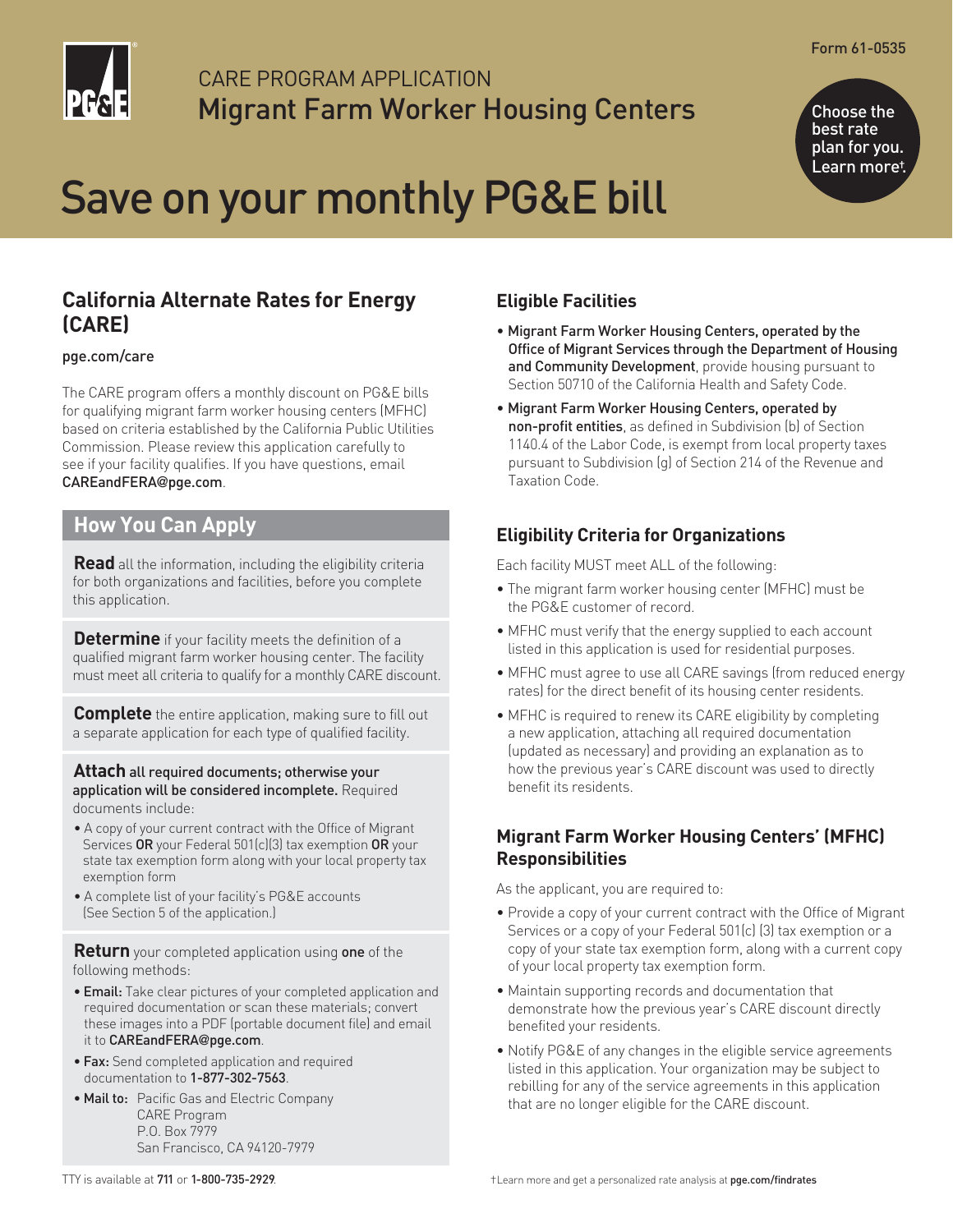

## CARE PROGRAM APPLICATION **Migrant Farm Worker Housing Centers**

Please complete all sections of this application, including Section 5 on the next page. Then sign and date this form and return it to PG&E as soon as possible. If you qualify, your CARE discount will appear on the first page of your next PG&E bill.

| Your Organization's Name (Must be the name on the PG&E bill.)<br>Your Facility's Name (If different from the name on the PG&E bill.)<br><b>Facility Address</b>                |                                                                                                                                                                                                                                                                    |
|--------------------------------------------------------------------------------------------------------------------------------------------------------------------------------|--------------------------------------------------------------------------------------------------------------------------------------------------------------------------------------------------------------------------------------------------------------------|
|                                                                                                                                                                                |                                                                                                                                                                                                                                                                    |
|                                                                                                                                                                                |                                                                                                                                                                                                                                                                    |
|                                                                                                                                                                                |                                                                                                                                                                                                                                                                    |
|                                                                                                                                                                                |                                                                                                                                                                                                                                                                    |
| City/State/Zip Code                                                                                                                                                            |                                                                                                                                                                                                                                                                    |
|                                                                                                                                                                                |                                                                                                                                                                                                                                                                    |
| Facility Mailing Address (If different) City/State/Zip Code                                                                                                                    |                                                                                                                                                                                                                                                                    |
| <b>Primary Contact</b>                                                                                                                                                         | <b>Secondary Contact</b>                                                                                                                                                                                                                                           |
|                                                                                                                                                                                |                                                                                                                                                                                                                                                                    |
| <b>Phone Number</b>                                                                                                                                                            | <b>Phone Number</b>                                                                                                                                                                                                                                                |
|                                                                                                                                                                                |                                                                                                                                                                                                                                                                    |
| <b>Fax Number</b>                                                                                                                                                              |                                                                                                                                                                                                                                                                    |
|                                                                                                                                                                                | <b>Fax Number</b>                                                                                                                                                                                                                                                  |
| <b>Email Address</b><br><b>Facility Information</b><br>□ Migrant Farm Worker Housing<br>Center, operated by the Office of<br>Please use a separate application for             | <b>Email Address</b><br>□ Migrant Farm Worker Housing Center operated by a<br>non-profit entity, as defined in Subdivision (b) of Section                                                                                                                          |
| Migrant Services, provides housing<br>each TYPE of facility.<br>pursuant to Section 50710 of the<br>California Health and Safety Code.                                         | 1140.4 of the Labor Code, is exempt from local property<br>taxes pursuant to Subdivision (q) of Section 214 of the<br>Revenue and Taxation Code.                                                                                                                   |
|                                                                                                                                                                                |                                                                                                                                                                                                                                                                    |
| <b>CARE Program Renewal</b>                                                                                                                                                    | <b>Your Declaration</b><br>4                                                                                                                                                                                                                                       |
| If you are looking to renew your facility's CARE eligibility,<br>please explain how you used the savings from last year's<br>CARE discount to directly benefit your residents: | By signing this declaration, I certify that both my organization<br>and facility qualify for CARE. I also agree to the following<br>program terms and conditions in order to remain eligible for<br>the CARE program:                                              |
|                                                                                                                                                                                | 1. The information I have provided here is true and correct.<br>2. The organization is a PG&E customer of record.                                                                                                                                                  |
|                                                                                                                                                                                | 3. I will renew our organization's eligibility at least every four years and notify<br>PG&E of any changes that may affect our CARE eligibility.<br>4. PG&E reserves the right to request verification of records demonstrating                                    |
|                                                                                                                                                                                | eligibility at any time and may rebill the organization at the applicable rate,<br>if appropriate.<br>5. I understand that PG&E may share our facility's name and address with<br>other utilities or their agents, for the sole purpose of facilitating enrollment |
| Also tell us how this year's CARE discount will be used:                                                                                                                       | in their assistance programs.<br>Χ                                                                                                                                                                                                                                 |

**Please complete this application by providing your PG&E account information in Section 5 on the next page.** 

Information collected on this application is handled in accordance with PG&E's Privacy Policy. The Privacy Policy is available at [pge.com/privacy](https://www.pge.com/en_US/about-pge/company-information/privacy-policy/privacy.page?WT.mc_id=Vanity_privacy). Automated Document, Preliminary Statement, Part A "PG&E" refers to Pacific Gas and Electric Company, a subsidiary of PG&E Corporation. ©2022 Pacific Gas and Electric Company. All rights reserved.<br>These offerings are funded by California utility customers and administered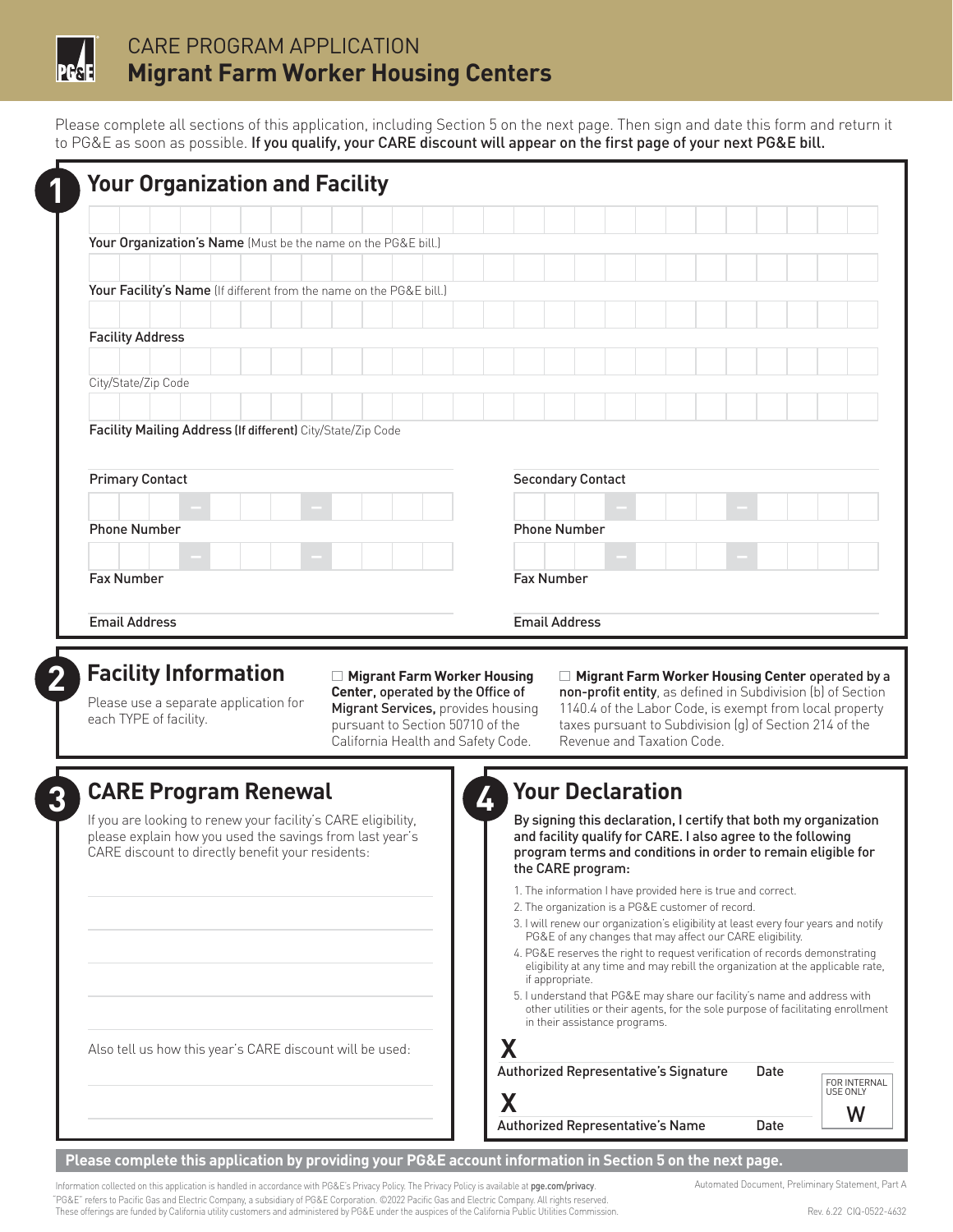For individual facilities of the same type, please attach a separate sheet for more than eight addresses.

| PG&E Account Number (Find yours on page 1 of your PG&E bill.) |                                            | Electric Service ID#                                      |
|---------------------------------------------------------------|--------------------------------------------|-----------------------------------------------------------|
|                                                               |                                            |                                                           |
|                                                               |                                            | Gas Service ID#                                           |
|                                                               |                                            |                                                           |
| <b>Service Address</b>                                        |                                            |                                                           |
| City/State/Zip Code                                           |                                            |                                                           |
| Type of metering at this facility:                            | □ Individually metered                     | Total number of residents:                                |
|                                                               | □ Master metered                           | (Excluding on-site manager)                               |
|                                                               |                                            |                                                           |
|                                                               |                                            |                                                           |
| PG&E Account Number (Find yours on page 1 of your PG&E bill.) |                                            | Electric Service ID#                                      |
|                                                               |                                            | Gas Service ID#                                           |
|                                                               |                                            |                                                           |
| <b>Service Address</b>                                        |                                            |                                                           |
|                                                               |                                            |                                                           |
| City/State/Zip Code                                           |                                            |                                                           |
| Type of metering at this facility:                            | □ Individually metered<br>□ Master metered | Total number of residents:<br>(Excluding on-site manager) |
|                                                               |                                            |                                                           |
|                                                               |                                            |                                                           |
| PG&E Account Number (Find yours on page 1 of your PG&E bill.) |                                            | Electric Service ID#                                      |
|                                                               |                                            |                                                           |
|                                                               |                                            | Gas Service ID#                                           |
|                                                               |                                            |                                                           |
| <b>Service Address</b>                                        |                                            |                                                           |
| City/State/Zip Code                                           |                                            |                                                           |
| Type of metering at this facility:                            | $\Box$ Individually metered                | Total number of residents:                                |
|                                                               | □ Master metered                           | (Excluding on-site manager)                               |
|                                                               |                                            |                                                           |
|                                                               |                                            | Electric Service ID#                                      |
| PG&E Account Number (Find yours on page 1 of your PG&E bill.) |                                            |                                                           |
|                                                               |                                            | Gas Service ID#                                           |
|                                                               |                                            |                                                           |
| <b>Service Address</b>                                        |                                            |                                                           |
|                                                               |                                            |                                                           |
| City/State/Zip Code                                           |                                            |                                                           |
| Type of metering at this facility:                            | □ Individually metered<br>□ Master metered | Total number of residents:<br>(Excluding on-site manager) |
|                                                               |                                            |                                                           |